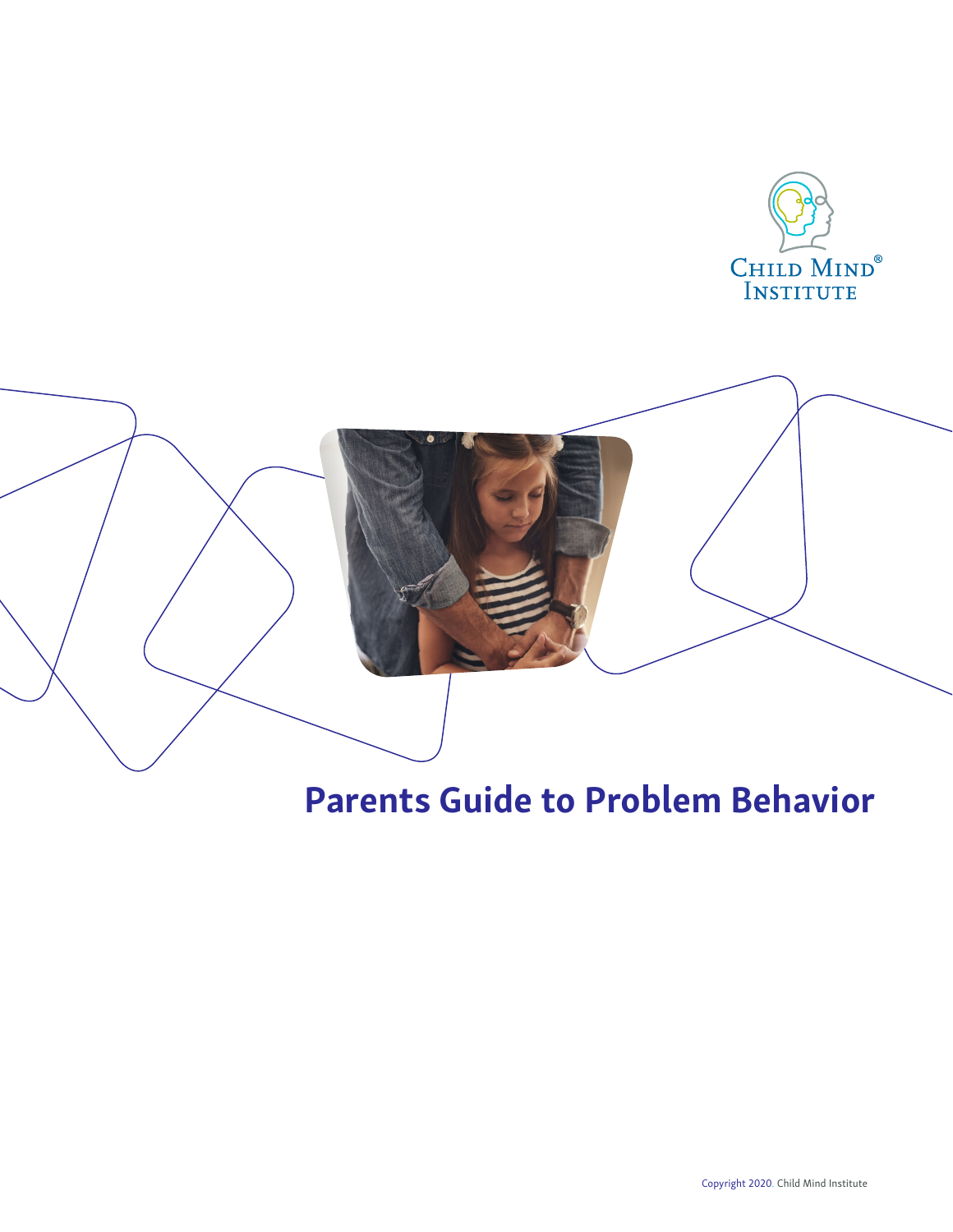

## TABLE OF CONTENTS

| - Why Do Some Kids Struggle With Problem Behavior? | 3              |
|----------------------------------------------------|----------------|
| - Responding to Problem Behavior                   | $\overline{4}$ |
| - Why Transitions Trigger Problem Behavior         | 9              |
| - Skills: How to Do a Time Out                     | 10             |
| - Skills: How to Give Effective Instructions       | 12             |
| - Improving the Parent-Child Relationship          | 12             |
| - Helping Kids Deal With Big Emotions              | 13             |
| — Getting Help                                     | 15             |
| - Behavior Issues in School                        | 20             |
| - Recommended Reading                              | 21             |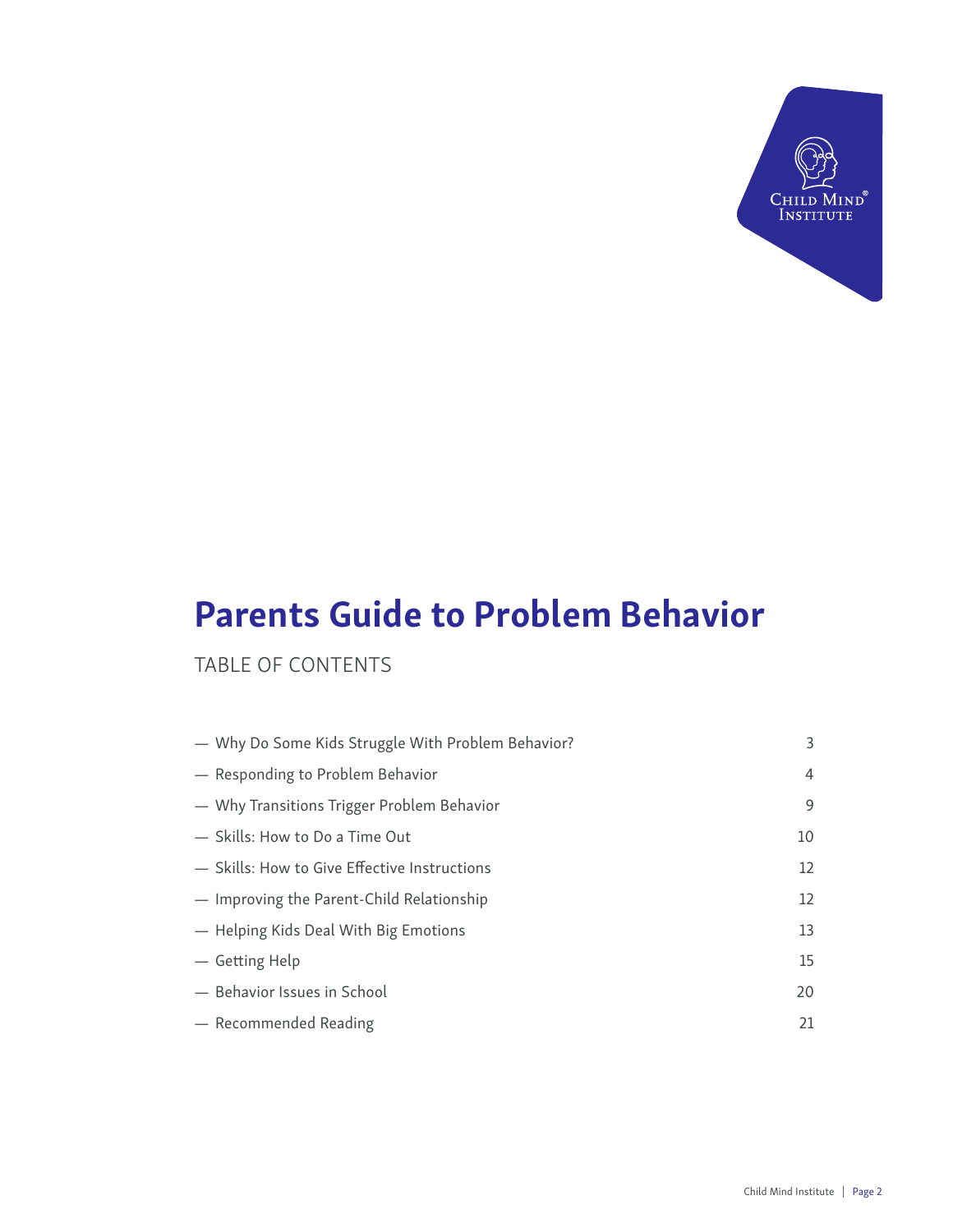## Why Do Some Kids Struggle With Problem Behavior?

When children have frequent emotional outbursts, it can be a sign that they haven't yet developed the skills they need to cope with feelings like frustration, anxiety and anger. Handling big emotions in a healthy, mature way requires a variety of skills, including:

- Impulse control
- Emotional self-regulation
- Problem solving
- Delaying gratification
- **Negotiating**
- Communicating wishes and needs to adults
- Knowing what's appropriate or expected in a given situation

Other children may seem to struggle more with boundaries and following rules. They may be defiant, or ignore instructions or try to talk their way out of things that aren't optional. You may notice patterns of behavior that seem to crop up at certain times of the day (like bedtime) during certain tasks (like during homework) or with certain people. You also might notice that your child acts out particularly when she is at home but not when she is at school, or vice versa.

Tantrums and other kinds of acting out are often a normal and even healthy part of childhood. They are a sign that a child is becoming more independent — indications that a child is testing boundaries, developing skills and opinions, and exploring the world around them.

But when a child is acting out a lot, it can strain the parent-child relationship, creating regular frustration and resentment that isn't healthy in the family. Whether your child is in the early stages of learning about selfregulation and boundaries, or if your family has been struggling and you are looking for help, this guide is designed to explain more about how kids learn to manage their behavior, what parents can do to aid in the process and how to get more support if you need it.

### Tantrums can be a learned behavior

Sometimes parents feel that tantrums and other instances of problem behavior are intentional or manipulative. However, clinicians who specialize in children's behavior agree that tantrums are generally not a voluntary behavior on a child's part — but they may be what is known as a "learned behavior." That means that kids learn that having a tantrum gets them the result that they want.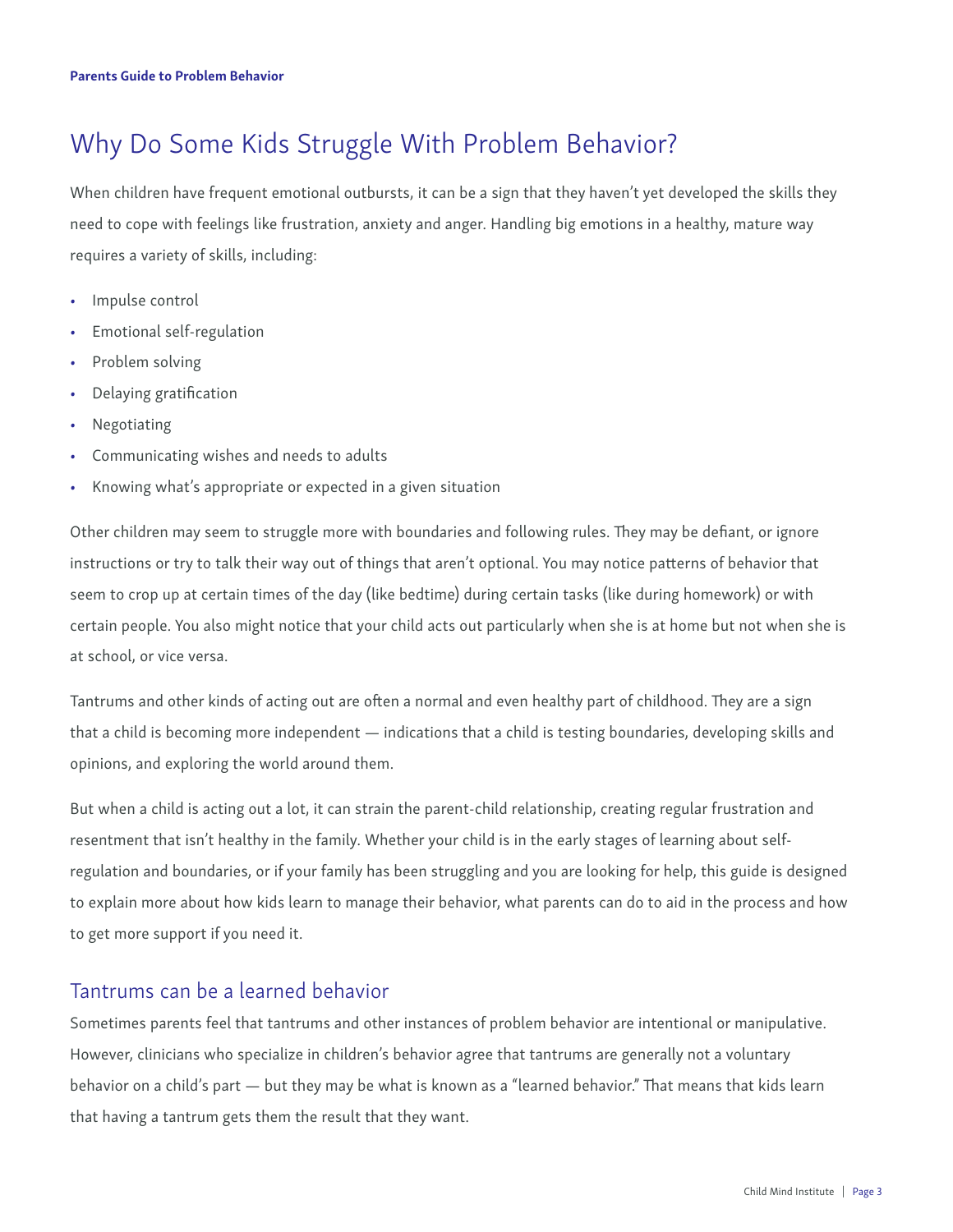In other words, while a child who struggles to control her emotions might not be consciously calculating her tantrums, she might resort to them because she hasn't learned a better way to solve problems or communicate her needs. Well-meaning parents often respond to tantrums by trying to fix whatever caused the problem by comforting the child or giving her whatever she is asking for. Unfortunately, this reinforces the tantrum behavior, making kids more likely to continue having tantrums and less likely to develop more sophisticated ways to manage their feelings.

When kids are acting out parents often feel powerless.

## Responding to Problem Behavior

When kids are acting out parents often feel powerless. You may have tried different techniques for discipline, but without much success. In fact, trying too many different strategies for managing disruptive behavior can sometimes be part of the problem, since kids respond better to firm boundaries that are consistently reinforced. But if you haven't seen progress before now, don't feel discouraged, because parents have more power than they may realize when kids are being oppositional. By using strategies that are informed by child psychologists who specialize in behavior management, you can begin to improve kids' behavior and even improve the parent-child relationship.

This section begins with some general rules of thumb recommended by behavior experts as effective strategies for responding to problem behavior in the moment. Next it examines problem behavior in greater depth, which can be helpful for parents who want to understand more about why kids act out, and how to tackle specific behaviors you would like to change.

### Tips for responding in the moment:

- Don't give in. Resist the temptation to end your child's tantrum by giving her what she wants when she explodes. Giving in teaches her that tantrums work.
- Remain calm. Harsh or emotional responses tend to escalate a child's aggression, be it verbal or physical. By staying calm, you're also modeling for your child the type of behavior you want to see in him.
- Ignore negative behavior and praise positive behavior. Ignore minor misbehavior, since even negative attention like reprimanding or telling the child to stop can reinforce her actions. Instead, provide lots of labeled praise on behaviors you want to encourage. (Don't just say "good job," say "good job calming down.")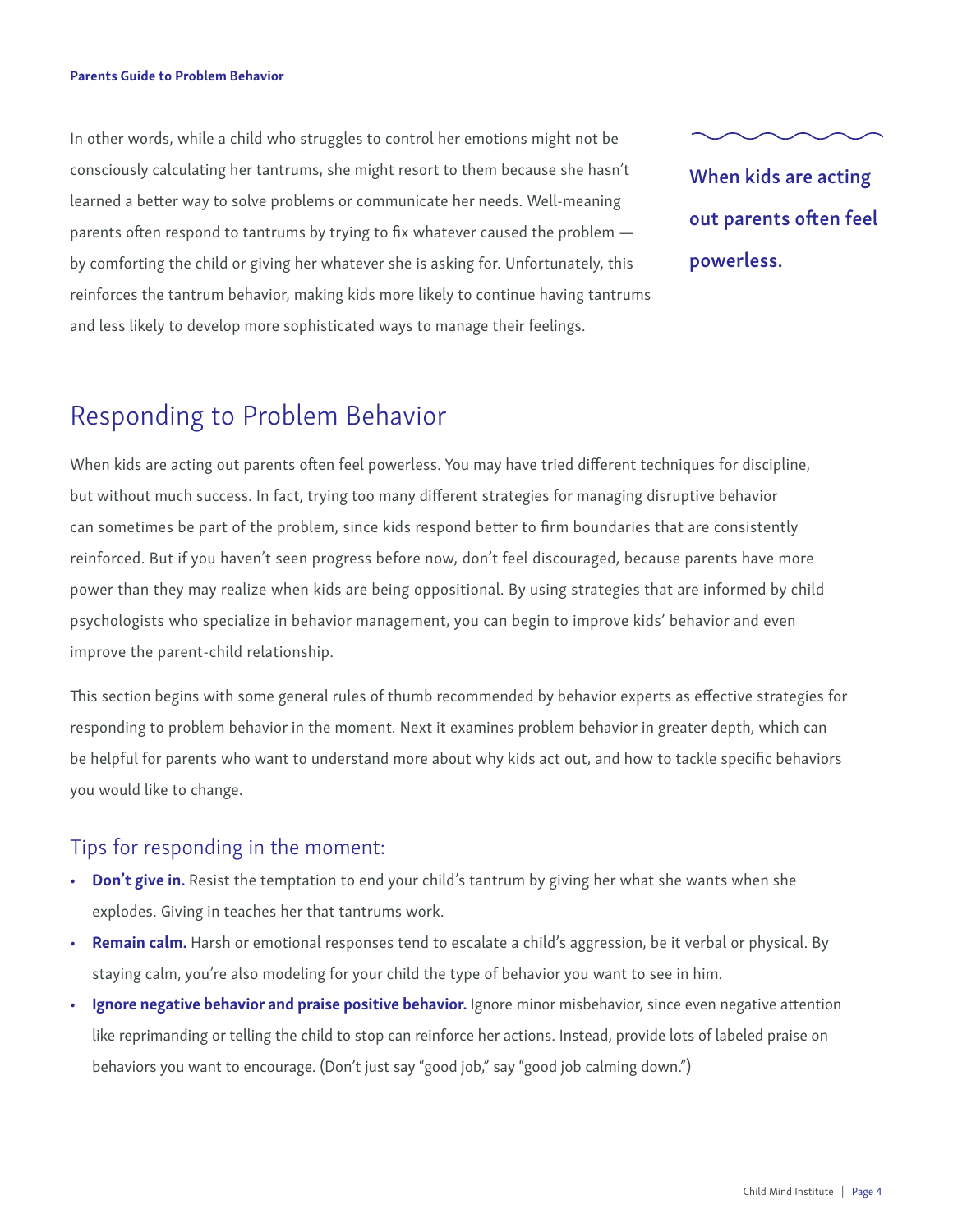- Use consistent consequences. Your child needs to know what the consequences are for negative behaviors, such as time outs, as well as rewards for positive behaviors, like time on the iPad. And you need to show him you follow through with these consequences every time.
- Wait to talk until the meltdown is over. Don't try to reason with a child who is upset. You want to encourage a child to practice negotiating when she's not blowing up (and you're not either).

### Targeting specific behaviors

When you are trying to manage disruptive behavior, it is helpful to identify specific behaviors that you are trying to change (or encourage). It's true that when families are feeling overwhelmed sometimes it can seem like every interaction is a struggle. However, identifying specific behaviors is an important first step to effective discipline. Taking behaviors one at a time allows you to be more focused, gain a better understanding of why the behavior is happening, and have a greater sense of control. Of course, there may be multiple behaviors that you would like to change, but evaluating them one by one is important.

Target behaviors should be:

- Specific (so expectations are clear to everyone in the family)
- Observable
- Measurable (so everyone can agree whether or not the behavior happened)

An example of a poorly defined behavior is "acting out" or "being good." A well-defined behavior would be running around the room (bad) or starting homework on time (good).

### Before the behavior happens

When you are thinking about a particular behavior that you are targeting, it is important to think about what generally happens before that behavior and may be triggering it. This helps parents understand not only why a child might be acting out but also how anticipating certain triggers might help prevent those behaviors from happening. Parents can also examine the triggers that make positive behaviors (like obeying a command on the first time) more likely.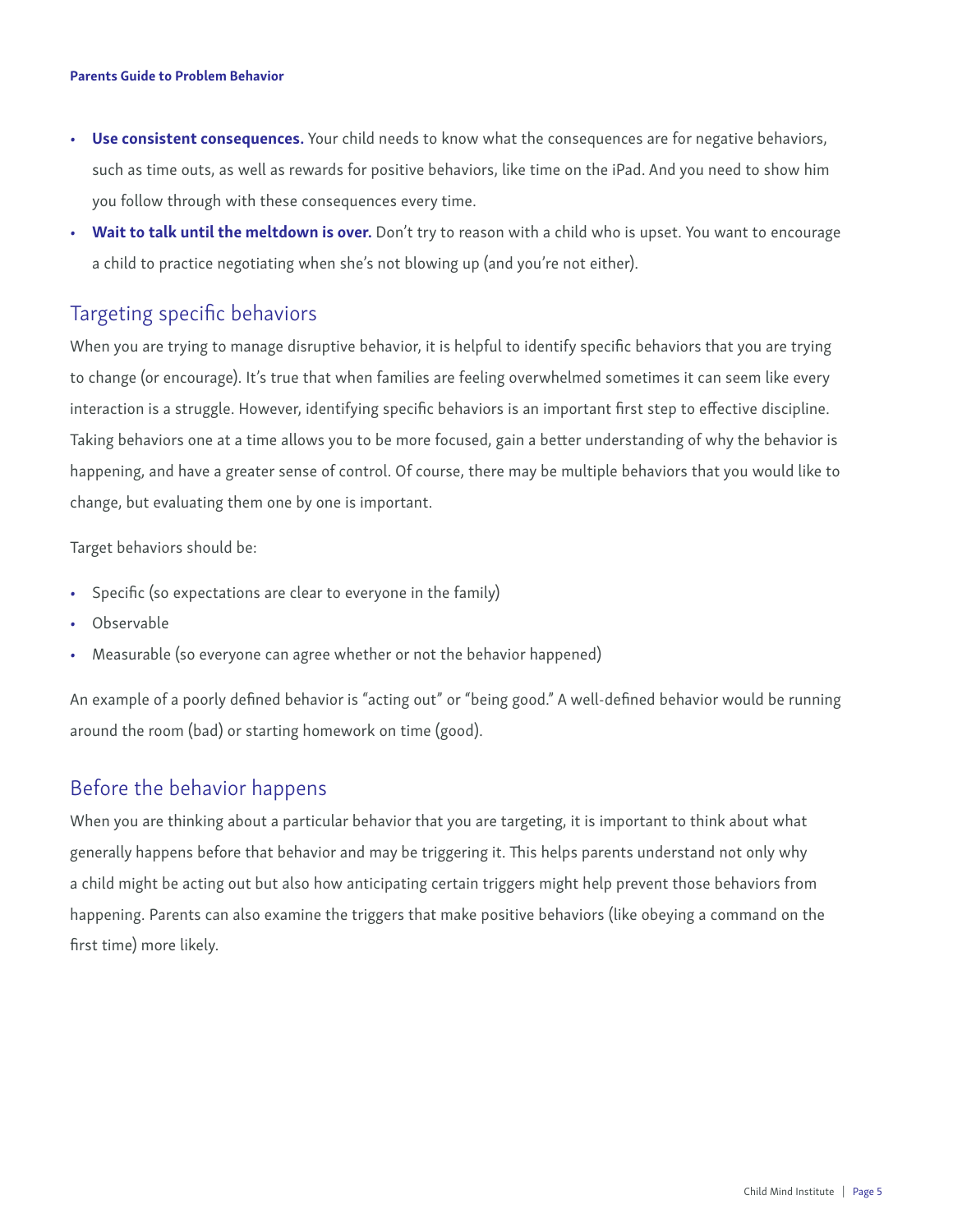#### Potential triggers to avoid

These things often lead to misbehavior.

- Assuming your expectations are understood: Kids may not know what is expected of them even if you assume they do. Demands change from situation to situation and when children are unsure of what they are supposed to be doing, they're more likely to misbehave.
- Calling things out from a distance: Tell your children important instructions when you are face-to-face. Directions that are yelled from a distance are less likely to be remembered and understood.
- Transitioning without warning: Transitions can be hard for kids, especially if they are in the middle of doing something they enjoy. When kids are given a warning and have a chance to find a good stopping place, transitions can be less fraught.
- Asking rapid-fire questions, or giving a series of instructions: Delivering a series of questions or instructions limits the likelihood that children will hear, answer questions, remember the tasks, and do what they've been instructed to do.

#### Potential triggers to embrace

These are things that can bolster good behavior.

- Adjusting the environment: Try to manage environmental and emotional factors that can make it much more difficult for children to rein in their behavior. Things to consider: hunger, fatigue, anxiety or distractions. When it's homework time, for instance, remove distractions like screens and toys, provide snacks, establish an organized place for kids to work and make sure to schedule some breaks.
- Making expectations clear: You and your child should be clear on what's expected. Even if he "should" know what is expected, clarifying expectations at the outset of a task helps head off misunderstandings down the line.
- Providing countdowns for transitions: Whenever possible, prepare children for an upcoming transition. For example, give her a 10-minute warning when it is time to come to dinner or start homework. Then follow up when there are 2 minutes left. Just as important as issuing the countdown is actually making the transition at the stated time.
- Letting kids have a choice: As kids grow up, it's important they have a say in their own scheduling. Giving a structured choice — "Do you want to take a shower after dinner or before?" — can help them feel empowered and encourage them to become more self-regulating.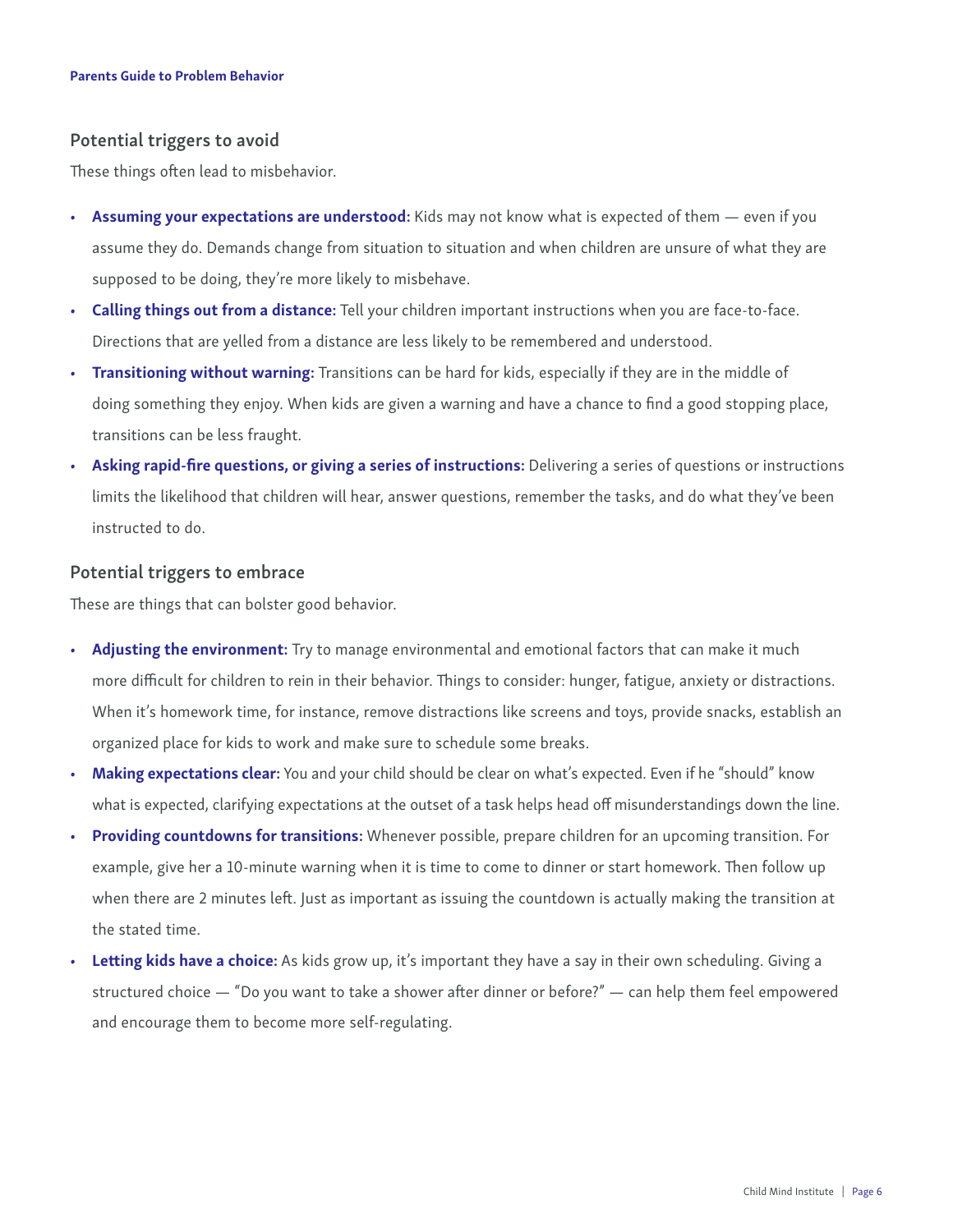### After the behavior happens

Considering what happens after a targeted behavior is important because consequences can affect the likelihood of a behavior recurring. That is true for consequences that are positive (like getting an extra 10 minutes of screen time) or negative (like getting a time out).

Some consequences are more effective than others. Ideally consequences create structure and help kids understand the difference between acceptable and unacceptable behaviors. However, consequences can also do more harm than good when they are sending the wrong message. Understanding how to use smart and consistent consequences makes all the difference.

### Consequences that aren't effective

These types of consequences are common, but they generally don't have the desired effect.

- Giving negative attention: It seems counterintuitive, but consequences that seem negative to us (like raising your voice or spanking) can sometimes reinforce the very behavior we are trying to prevent. That's because children value attention from the important adults in their life so much that any attention — positive or negative — is better than none. That's why negative attention can actually increase bad behavior over time. Responding to behaviors with criticism or yelling can also adversely affect children's self-esteem.
- Delayed consequences: Immediate consequences are the most effective. Children are less likely to link their behavior to a consequence if there is a lot of time between the two, which means delayed consequences are less likely to actually change a child's behavior.
- Disproportionate consequences: Parents can sometimes become so frustrated that they overreact when giving consequences, which is understandable. However, a huge consequence can be demoralizing for children, and they may give up even trying to behave.
- **Consequences that are accommodating:** When a child is slow to doing something you want him to do, like picking up his toys, many parents will become frustrated and just do it themselves. While this reaction is also understandable, it also increases the likelihood that he will dawdle again next time.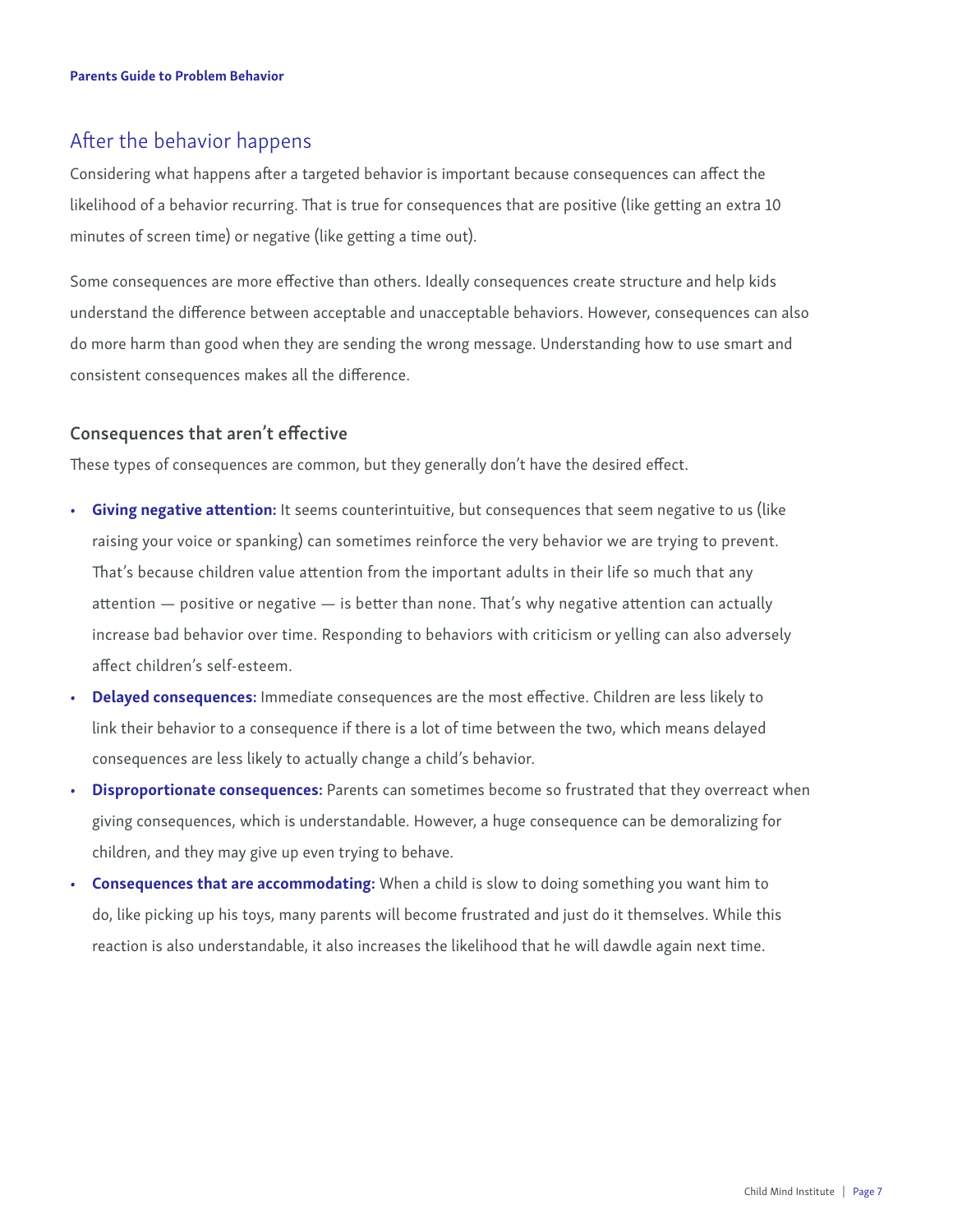#### Consequences that are effective

Consequences that are more effective begin with generous attention to the behaviors you want to encourage.

- Positive attention for positive behaviors: Praising children when you "catch them being good" makes them more likely to repeat that good behavior in the future. Positive attention is also a good thing for the parentchild relationship, improves a child's self-esteem, and feels good for everyone involved.
- Ignoring actively: This consequence might seem counterintuitive, but child behavior experts often teach "active ignoring" as an effective behavior management strategy. To perform active ignoring, deliberately withdraw your attention when a child starts to misbehave. As children learn that acting out doesn't get them your attention, they will begin to do it less. An important component of active ignoring is to immediately give a child positive attention as soon as he exhibits behavior you *do* want to see, like sitting calmly. Of course, this consequence should be used only for minor misbehavior — active ignoring is not appropriate when a child is being aggressive or doing something dangerous.
- Reward menus: Rewards are a tangible way to give children positive feedback for desired behaviors. Rewards are most motivating when children can choose from a variety of desirable things: extra time on the iPad, a special treat, etc. Rewards should be linked to specific behaviors and always delivered consistently.
- Time outs: Time outs are one of the most effective consequences parents can use, but also one of the hardest to do correctly. Later in the guide there are tips on how to have a successful time out.

## Targeting a specific behavior

#### Set a specific behavior that you want to target

Stop jumping on the couch

#### Examine triggers

Your daughter often starts jumping on the couch when you go to change the baby's diaper or give him a bath.

*Possible solution:* Come up with ways your daughter can "help" you do these tasks. Her assistance may slow you down slightly, but it gives her something positive to do — and it makes her feel like she's still getting your attention. When she helps out, praise her for being such a good big sister.

#### Examine consequences

*Ineffective consequence:* Yelling, "I've told you this a million times, Katie, you can't jump on the couch! Why do you keep doing it?!"

*Effective consequence:* Send to time out immediately.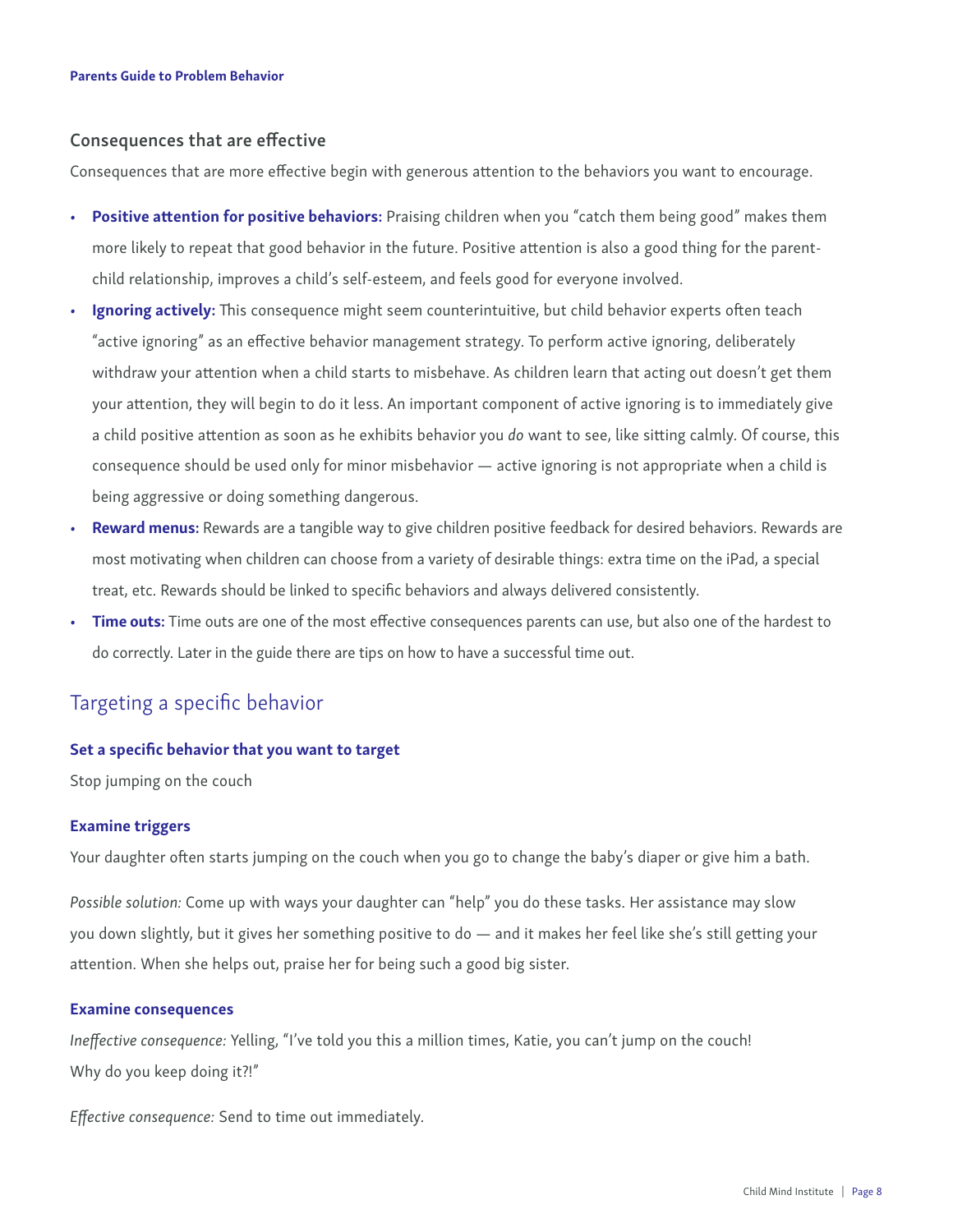## Why Transitions Trigger Problem Behavior

One common problem behavior trigger for many children is transitions. Whether it's getting ready for bed, or coming to dinner, or putting down the video game controller, in many families transitions can become a flashpoint that everyone learns to dread.

If transitions are a problem for your child, it is important to figure out what about the transition is difficult. Often kids don't like stopping an activity that they are enjoying (like playing on the computer) in order to do something less fun, like getting ready to leave the house. While no one enjoys stopping fun things, some kids struggle with it more than others. That can be a sign that they are still developing emotional self-regulation skills, but it is just one possible cause. Other children struggle to cope with unanticipated changes in schedule, or moving on from something that they feel like they haven't finished.

Struggling with transitions can even be a sign of a mental health disorder in some children. Children with ADHD, autism, anxiety and OCD are all more likely to struggle with transitions.

### Techniques to make transitions easier

Once you've narrowed down what you think might be behind your child's resistance to transitions, then you can start brainstorming what you think might help. (Note: If you think your child might have an undiagnosed mental health disorder, taking your concerns to a clinician is important.)

Here are some techniques that you might want to try:

Preview and countdown: Every morning, lay out what the day will look like. Before each transition, give a time frame and description of what will happen along with countdowns (in 20 minutes, then 10, then 5 it will be time to finish breakfast and head to school). This helps kids prepare emotionally.

Get their attention: For kids who struggle to regulate their attention, make a particular effort to capture theirs. Make eye contact, sit next to them, put your hand on their shoulder, or ask them to repeat back what you have said. It makes them more likely to follow through.

Use music: Songs can help kids (particularly young kids) ease into transitions. The "clean up" song is a popular example of this, but there are many songs that can be found or made up to suit a variety of situations from tying shoes to brushing teeth.

Visual cues: Posting a chart with pictures illustrating what to expect from a particular transition or the steps involved is a good visual reminder for children to fall back on.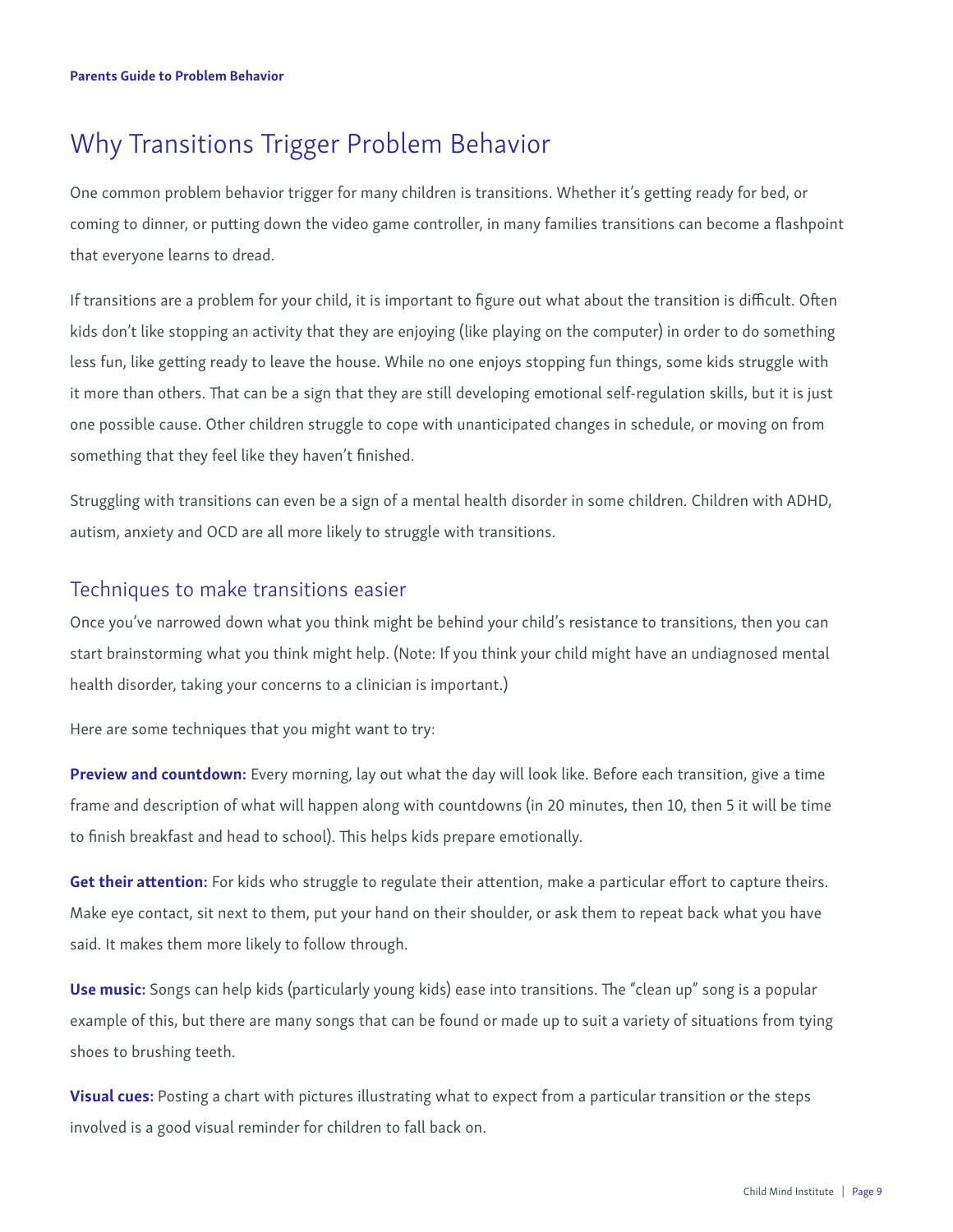Create routines: If there are transitions that your child struggles with every day, like going to bed, build some consistency and structure into that transition. For example, when it's close to bedtime, your child can pick one last thing she wants to do. Then, you both go upstairs to brush teeth and read a story, then it's lights out. Doing this routine consistently helps kids know what to expect and makes the transition easier.

Use rewards: Rewards can be an effective tool to use for difficult transitions until children have gotten used to them. Parents can use stickers, snacks, or a point system that leads to tangible rewards.

Appropriate consequences: If a transition isn't going well, think about what consequences you are (or aren't) giving. Yelling isn't an effective consequence, but active ignoring or a time out might be.

Use praise: When a child does follow through with a transition, make sure you give him some enthusiastic labeled praise to recognize his behavior. For example: "I really liked how you handed over the iPad right away and started brushing your teeth. Now we have more time to read!"

## Skills: How to Do a Time Out

The point of a time out isn't to shame or punish your child, but to diffuse an emotional situation and help your child learn to manage frustration and regulate his own behavior. Using a time out is also a clear way to communicate that a particular behavior is unacceptable.

The point of a time out isn't to shame or punish your child.

Many parents have tried time outs before with varying degrees of success. To be most effective, time outs need to be done consistently and follow certain steps. Here are some guidelines to follow if you are learning how to use time outs, or want to troubleshoot your technique.

Use advance warning: Kids need to understand which behaviors are linked to which consequences. Work with your child to establish which behaviors (like hitting or not complying with an instruction from you) lead to a time out so she knows what to expect.

**Establish a pre-determined place:** Designating a special chair, or a place on the stairs, also helps a child know what to expect. It's a good idea to call the time out chair just that, and not "the naughty chair" or something similar. Time outs work better when they are focused on teaching children how to behave, not on punishing them.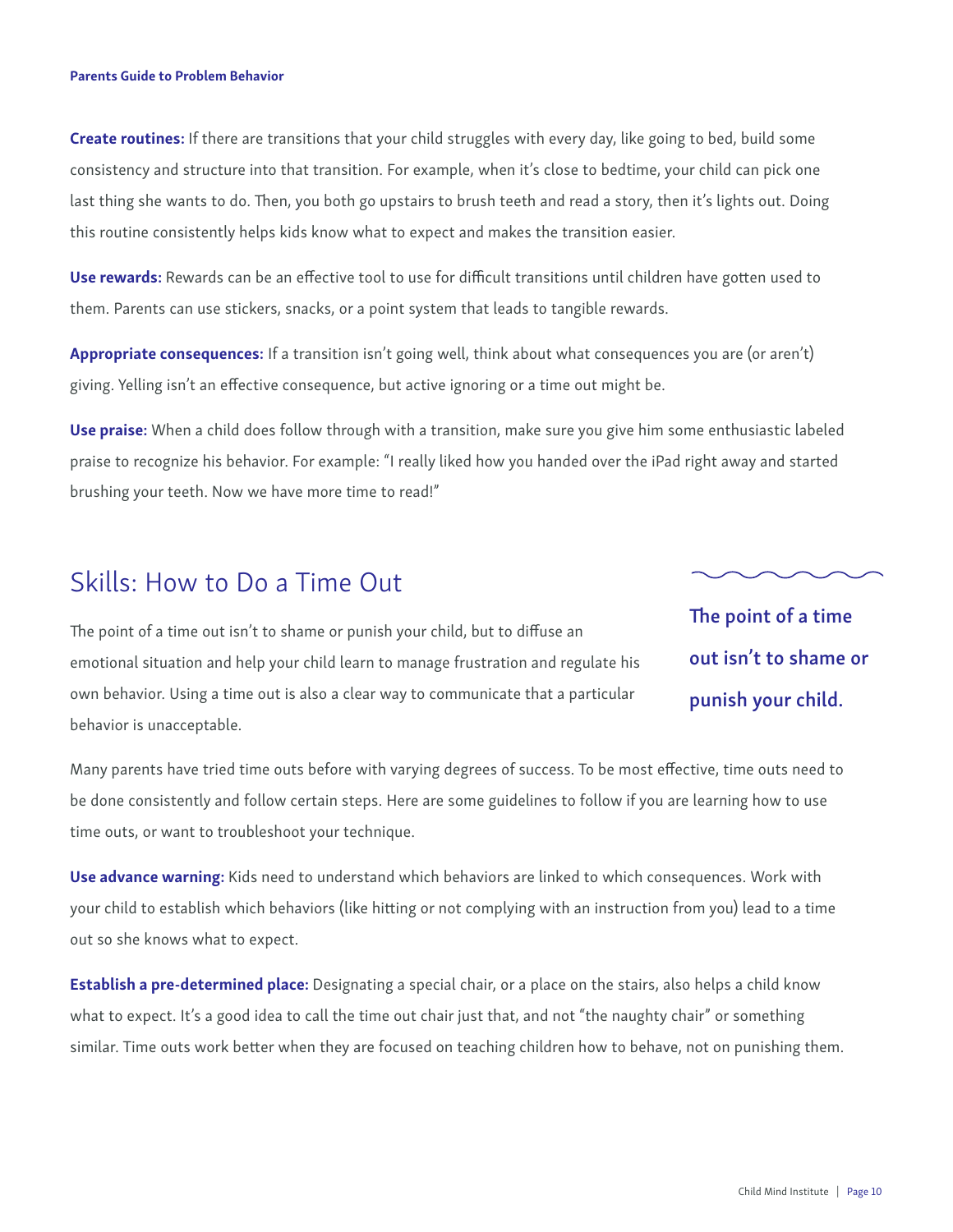Use a quick response: When a kid misbehaves in one of the ways you have discussed, make sure the following time out is immediate, and that you state the reason: "No hitting. Go to time out." Be specific, brief, and unemotional. This helps ensure that the child is able to link her action with its consequence. Delayed consequences are ineffective because kids tend to feel you are just being punitive.

Keep it brief: A standard formula for time outs is one minute per year of age. Some experts recommend a timer so a child can see that the time is being measured.

Keep it calm: The goal in a time out is for kids to sit quietly. Some experts recommend not starting the allotted time until your child is quiet. Others feel this is too hard for young children. They require that the child be completely quiet for 5 seconds before ending the time out. This way kids learn to associate good behaviors with the end of the time out and it sends the message that yelling and screaming during a time out won't work.

Pay no attention: Kids in time out should be ignored — no talking to them or about them, even if they're whining, crying or protesting. By withdrawing your attention during the time out, you're sending the message that misbehaving is not the way to get what they want.

**Consistency is key:** It's tempting to put kids in time out whenever they're acting inappropriately or pushing your buttons, but using time outs randomly makes it more difficult for kids to make the connection between specific misbehaviors and their consequences. Also, it is important that the time out occurs each and every time the specific target behavior occurs. If not, you are encouraging the child to think that he might be able to get away with it.

No rewarding stimuli: In the time out chair the child should have no access to television, electronic devices, toys or games. If you're away from home, pick any spot that removes the child from distracting stimulation.

If a child won't stay in time out: If a child breaks the rules by leaving the time out chair too soon, put him in a backup time out area that he cannot escape from (like a bedroom where there aren't any rewarding stimuli such as television, toys or games). Briefly explain that he must stay there for one minute and be calm and quiet before he is allowed to leave. Once he does that he should be returned to the time out chair, and the time he must stay there is restarted. If he leaves the chair again, the cycle repeats. Your child should learn quickly that it's in his best interest to stay in the chair until the time is up.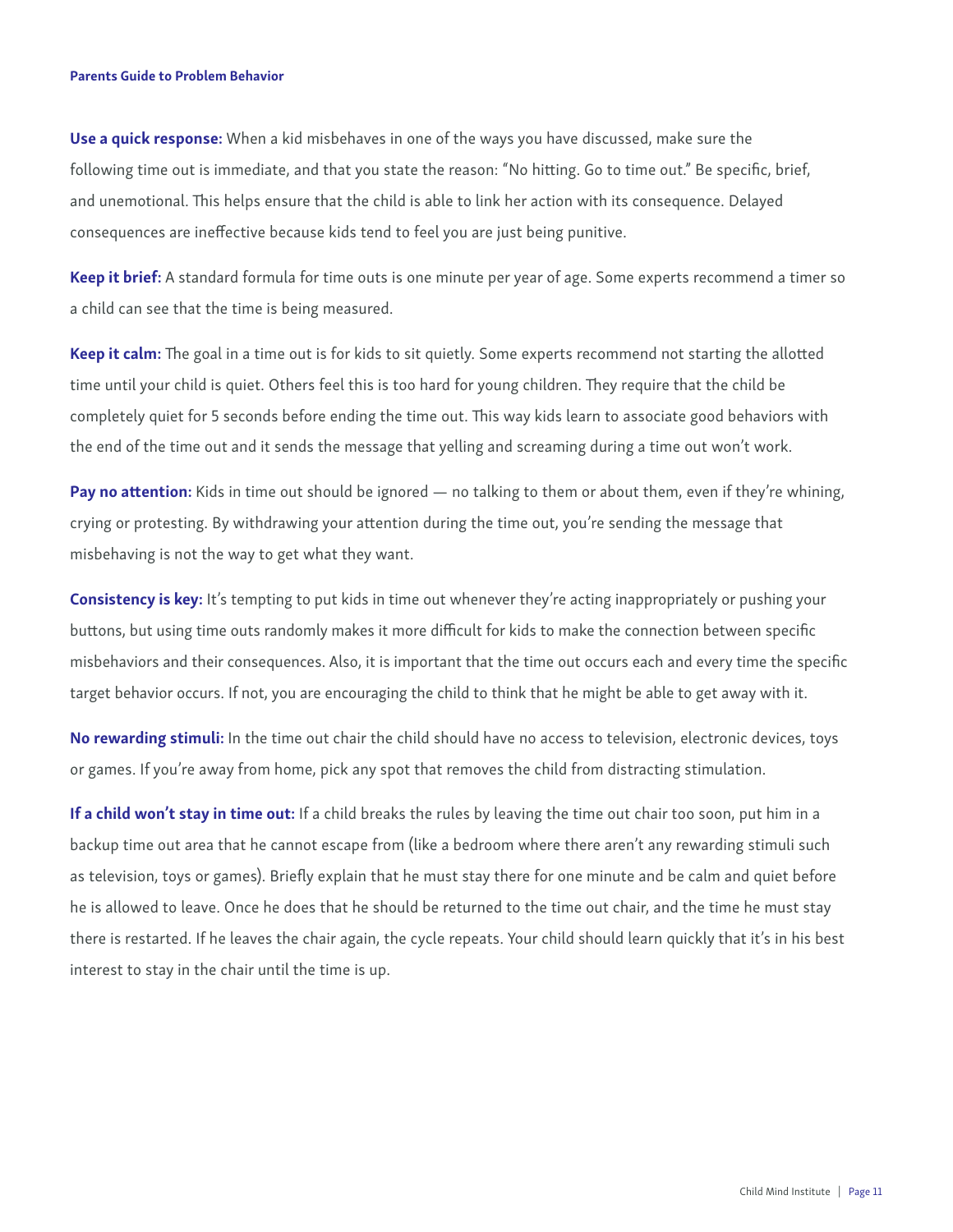### After the time out

When kids are given time outs for not complying with your instructions, once a time out is finished, they should be asked to complete whatever task they were asked to do before the time out. This helps them understand that time outs aren't escape routes.

Once the time out is over, you want to resume giving them attention, tuning in to whatever they are doing/ working on/playing so that you can "catch them being good" and specifically praise them for a positive behavior. For example, if your child completes her time out and then she plays gently with the dog, you'd want to let her know what she was doing right ("I love how nicely you're playing with the dog! You are using such nice gentle hands!") This is reassuring your child that although she had to go to time out, she also is completely capable of doing good and positive things that make you proud and loving toward her.

## Skills: How to Give Effective Instructions

Children will be more likely to understand and comply with your instructions if you follow these guidelines:

- Be direct. Make statements rather than asking questions: "Please sit down," as opposed to "Are you ready to get out your homework?"
- Be close. Give instructions when you are near your child, rather than calling out from across the room.
- Use clear and specific commands. Instead of "Go ahead," say, "Please go start your reading assignment."
- Give age-appropriate instructions. Speak to your child at a level he will understand. If your child is younger, keep things simple and use words you know he knows: "Please pick up the ball." With older children, it's important to be clear without being patronizing.
- Give instructions one at a time. Especially for kids who have attention challenges, try to avoid giving a series of instructions: "Please put on your sneakers, get your lunch off the kitchen counter, and meet me in the front hall."
- Keep explanations simple. Giving a rationale can increase the likelihood children will listen to a command, but not if the commands gets lost in it. For instance: "Go get your coat on because it's raining and I don't want you to catch a cold." Instead, try: "It's raining and I don't want you to catch a cold. Go get your coat on."
- Give kids time to process. After you give an instruction, wait a few seconds, without repeating what you said. Children then learn to listen to calm instructions given once rather than learning that they don't need to listen because the instructions will be repeated.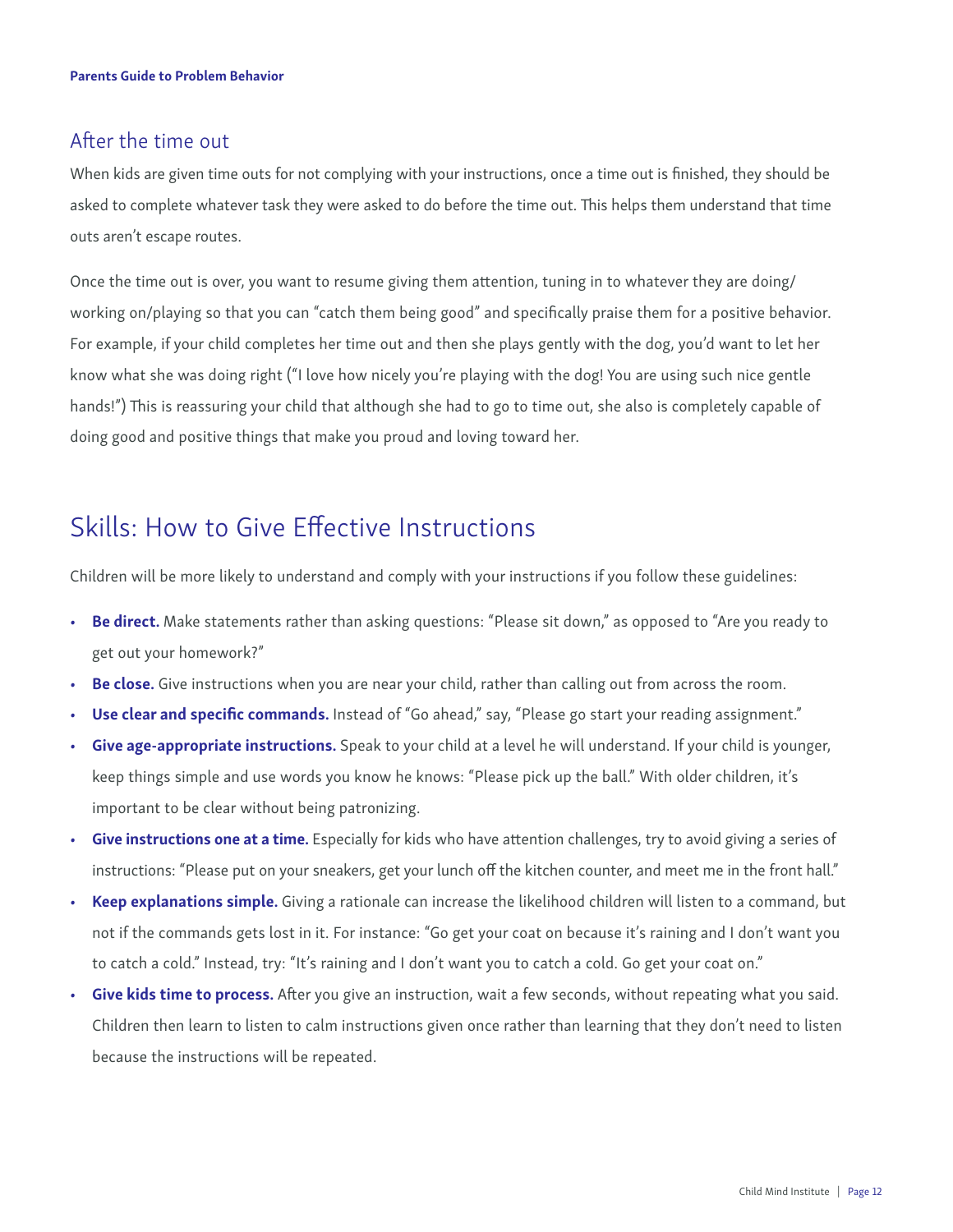## Improving the Parent-Child Relationship

One of the most unpleasant side effects of behavioral problems is the toll they take on the family dynamic. When a child has chronic behavior issues parents often aren't enjoying the time they spend with their child. This can be both frustrating and guilt-inducing. Children are also negatively affected when they receive frequent criticism or pick up on their parent's irritation, which can lead to resentment and may damage their self-esteem.

Improving the parent-child relationship should be a priority for all families dealing with chronic problem behavior. To that end, try to increase the number of interactions you have with your child that are positive and don't promote conflict. For example:

- Use behavior management strategies that reinforce what you do want to see (like giving clear instructions in a neutral tone of voice or using lots of labeled praise) instead of comments that are critical or focus on what you don't want to see.
- Pay attention to your own emotions and look for healthy ways to deal with stressful situations without escalating them. Use your own emotional selfregulation skills or give yourself a time out if you need a moment to cool down.
- Like in any relationship you want to nurture, think about how you can build on (or create) meaningful bonds. Are there common interests you can cultivate? New relationship rituals you can establish?

Try to increase the number of interactions you have with your child that are positive and don't promote conflict.

Set aside a small amount of time every day to be present and nonjudgmental with your child.

## How to establish daily quality time

Even a small amount of time set aside reliably every day can become something children and parents learn to look forward to. This should be a time for positive connection, without rules or commands, to help everyone in the family defuse stress and appreciate each other's company. This should be considered special time and should not be contingent on a child's good behavior. Here are some tips for success:

- Aim for 5 minutes per day with younger kids, 15 minutes with teens
- Let your child choose an activity she enjoys and you join in
- Actively listen and let her lead the conversation
- Validate her choices and interests
- Focus on giving positive attention to good behavior
- Ignore minor misbehavior
- Avoid directing the activity or criticizing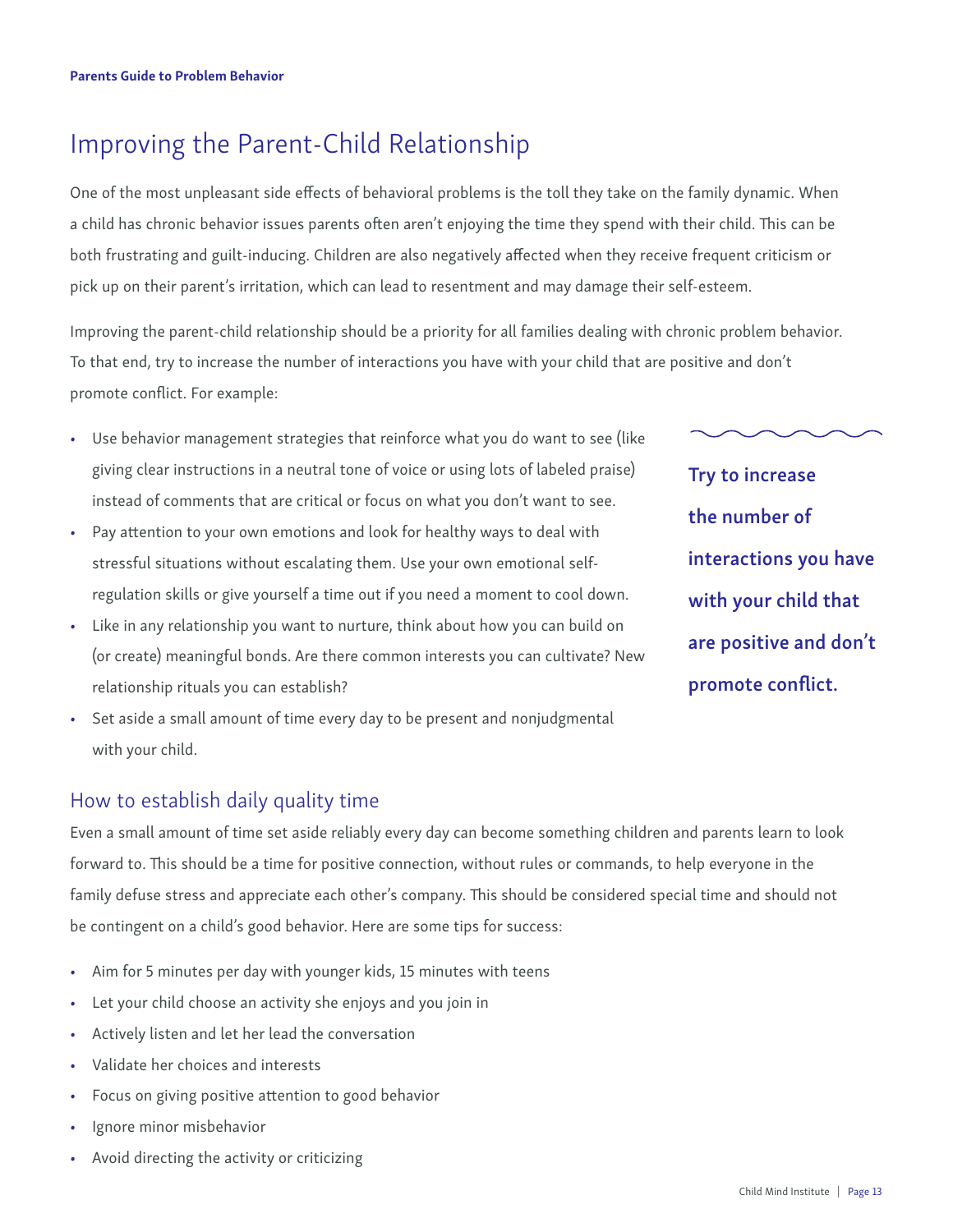## Helping Kids Deal With Big Emotions

Some children act out because they have a hard time regulating their own emotions. This is a common problem for young children who haven't yet developed the ability to cope with big emotions in a constructive way. Some children continue to struggle with selfregulation as they get older. Parents and teachers may notice that they seem particularly sensitive and have outsized emotional reactions compared to their siblings or peers.

The good news is that self-regulation is a skill that can be taught like any other, and parents can play a big role in helping kids learn how to handle their emotions, even very big emotions. Here are some techniques for helping kids calm down instead of act out.

Acknowledging a negative feeling can make it seem less powerful.

## Developing emotional IQ

Taking the time to notice and label emotions helps kids begin to pay attention to how they are feeling. This is important because paying attention to our emotions is the first step to learning how to manage them. Sometimes just articulating an emotion helps to defuse it. Too often we try to pretend we aren't feeling negative emotions until it's too late and we are feeling terrible. Acknowledging a negative feeling can make it seem less powerful and helps you begin to think constructively about what to do with that feeling.

Parents can help teach children to do this by modeling it in their own behavior. For example, if you are upset because you forgot something at the grocery store, share that feeling: "I'm so frustrated right now! I forgot to get milk!" Then, after you've acknowledged how you feel, you can model coping and problem solving skills. You might say, "I'm going to take some deep breaths to calm down — that often helps me." Then once you're feeling better, you can say, "Now how can I solve this problem?" and brainstorm ideas.

Children will begin to pick up on the skills that you are modeling for them, but they might also need some extra support as they begin to learn how to deal with their emotions. If you notice your child is beginning to look upset, ask her to describe how she is feeling. Can she label it?

Just make sure if your child tells you that she's feeling sad, or anxious, or angry, you don't immediately try to talk her out of it. Sometimes hearing "Oh, it isn't that bad!" can make kids feel like their emotions are wrong and inadvertently teach them that they shouldn't share how they are feeling. Instead, you can validate the emotion ("Yes, that does sound frustrating" or "You do look disappointed") and then encourage healthy ways of dealing with that feeling.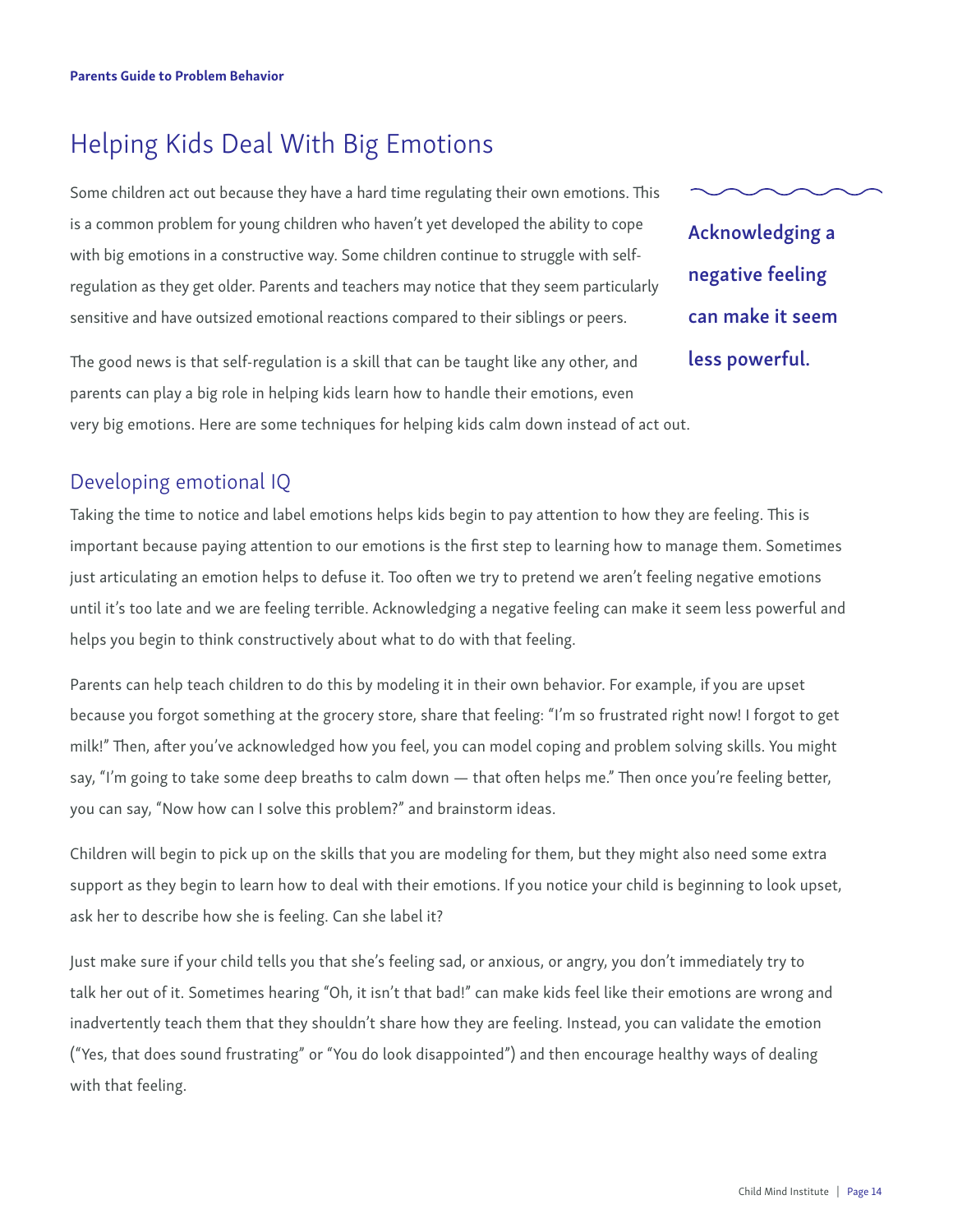## Heading off big emotions

Another important part of a child learning to consciously label his emotions is that it encourages him to start paying attention to how he feels, which means that he might notice an emotion earlier, before it starts to feel overwhelming.

Parents can sometimes be blindsided by the strong emotions children show during tantrums. But kids don't go from calm to sobbing on the floor in an instant — even if it seems like that. Emotions build over time, like a wave. Kids can learn to manage those emotions that seem overwhelming by noticing and labeling them earlier, before that wave gets too big.

Many kids benefit from ranking how strong their emotions are on a scale of 1 to 10, with 1 being calm and 10 being furious. You can model doing this, too. When you are feeling frustrated because you forgot to get milk at the grocery store, you might announce that you're at a 4. It might feel silly to do this at first, but it teaches kids to pause and notice how they are feeling. For kids who appreciate visual aids, something like a "feelings thermometer" might help.

## Getting Help

## When to get help

Most children have occasional tantrums or meltdowns. Acting out when it's time to go to bed or stop playing a game is par for the course. But when kids are having tantrums often, or it seems like they can't control their temper a lot of the time, you may be seeing something more extreme than typical problem behavior.

Here are some signs to look out for:

- When problem behavior is interfering with his ability to make friends or get along with other kids.
- When problem behavior is causing a lot of conflict at home and disrupting family life
- When your child feels like she can't control her anger, and it is making her feel bad about herself
- When his behavior is causing trouble at school with his teachers or his fellow students
- When her behavior is dangerous to herself or others

If you are worried about your child's behavior and are having a hard time managing it on your own, making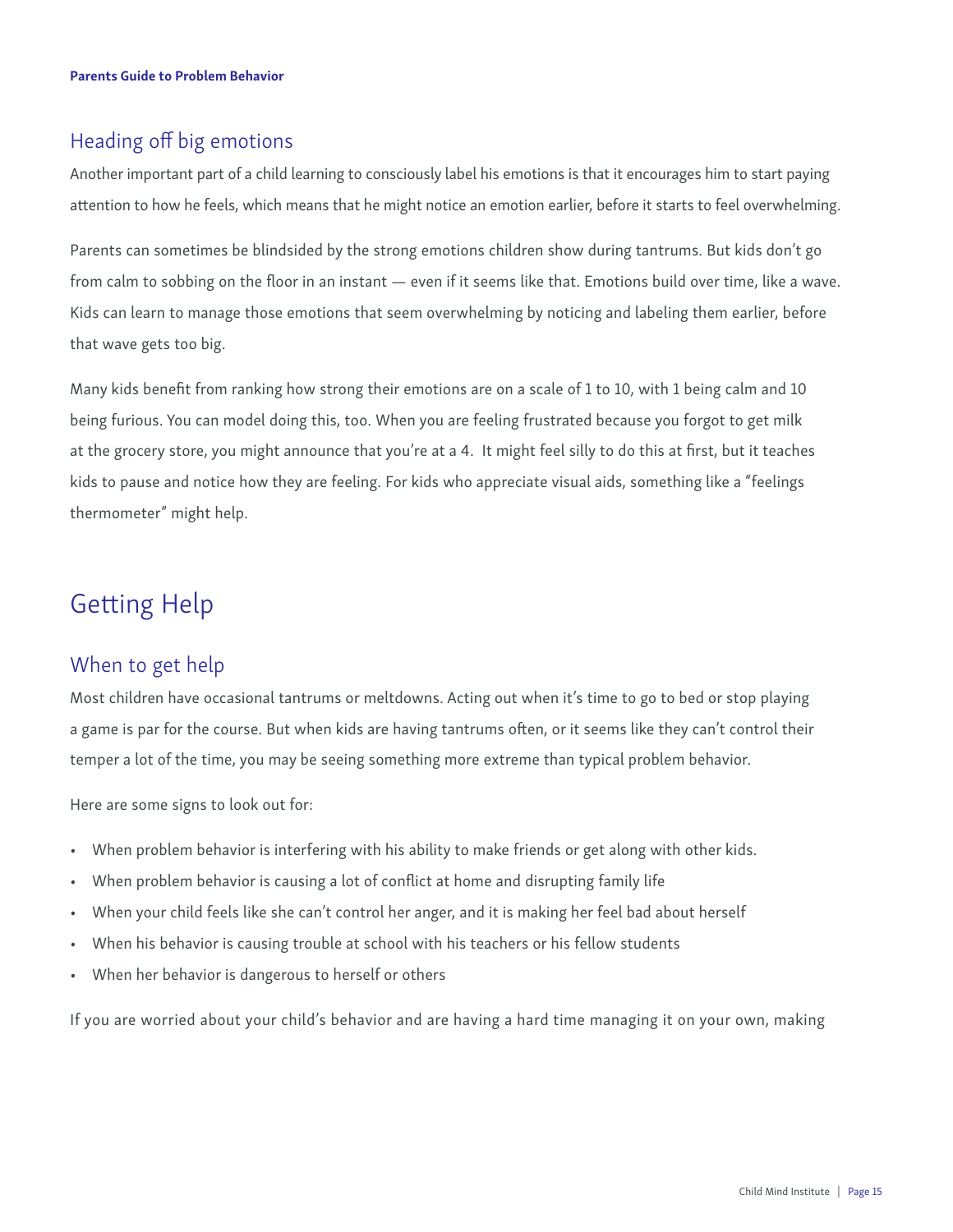an appointment with a clinician who has expertise in children's mental health can be very helpful. A clinician can perform a comprehensive evaluation to determine whether your child may have an undiagnosed mental health disorder that is contributing to her behavior issues, or recommend specific strategies or treatments that might be helpful.

*For more information about how to find a clinician who can help, read the Child Mind Institute's Parents Guide to Getting Good Care.* 

### Possible causes and diagnoses

Below is a list of some mental health disorders and other challenges that may be associated with disruptive behavior.

#### Attention-deficit hyperactivity disorder (ADHD)

Children with ADHD find it unusually difficult to concentrate on tasks, pay attention, sit still and control impulsive behavior. While disruptive behavior is not a symptom of ADHD itself, it is often the result of ADHD symptoms. Inattention and impulsivity can make it very difficult for kids to tolerate tasks that are repetitive, boring or take a lot of effort. Because of this, children with ADHD are frequently overwhelmed with frustration, and throwing a shoe or pushing someone or yelling "shut up!" can be the result of their impulsivity. Some kids with ADHD can also develop negative behavior patterns, which are a response to years of finding themselves in conflict with adults.

#### Oppositional defiant disorder (ODD)

Children with ODD have a well-established pattern of behavior problems, with symptoms including arguing with authority figures, refusing to follow rules, blaming others for their mistakes, being unusually angry and irritable, and more. All children can have these symptoms from time to time. What distinguishes ODD from normal oppositional behavior is how severe it is, and how long it has been going on for.

#### Disruptive mood dysregulation disorder (DMDD)

Children with DMDD experience frequent, severe temper outbursts that seem grossly out of proportion to the situation at hand. In between tantrums they are chronically irritable. Their disruptive behavior is a result of their very big emotions and poor self-regulation skills. Children with DMDD often feel very apologetic after a tantrum is over.

#### Anxiety

Children who seem angry and defiant may be severely anxious. When children are having a hard time coping with situations that cause them distress, they may lash out. This may happen when the demands at home or school put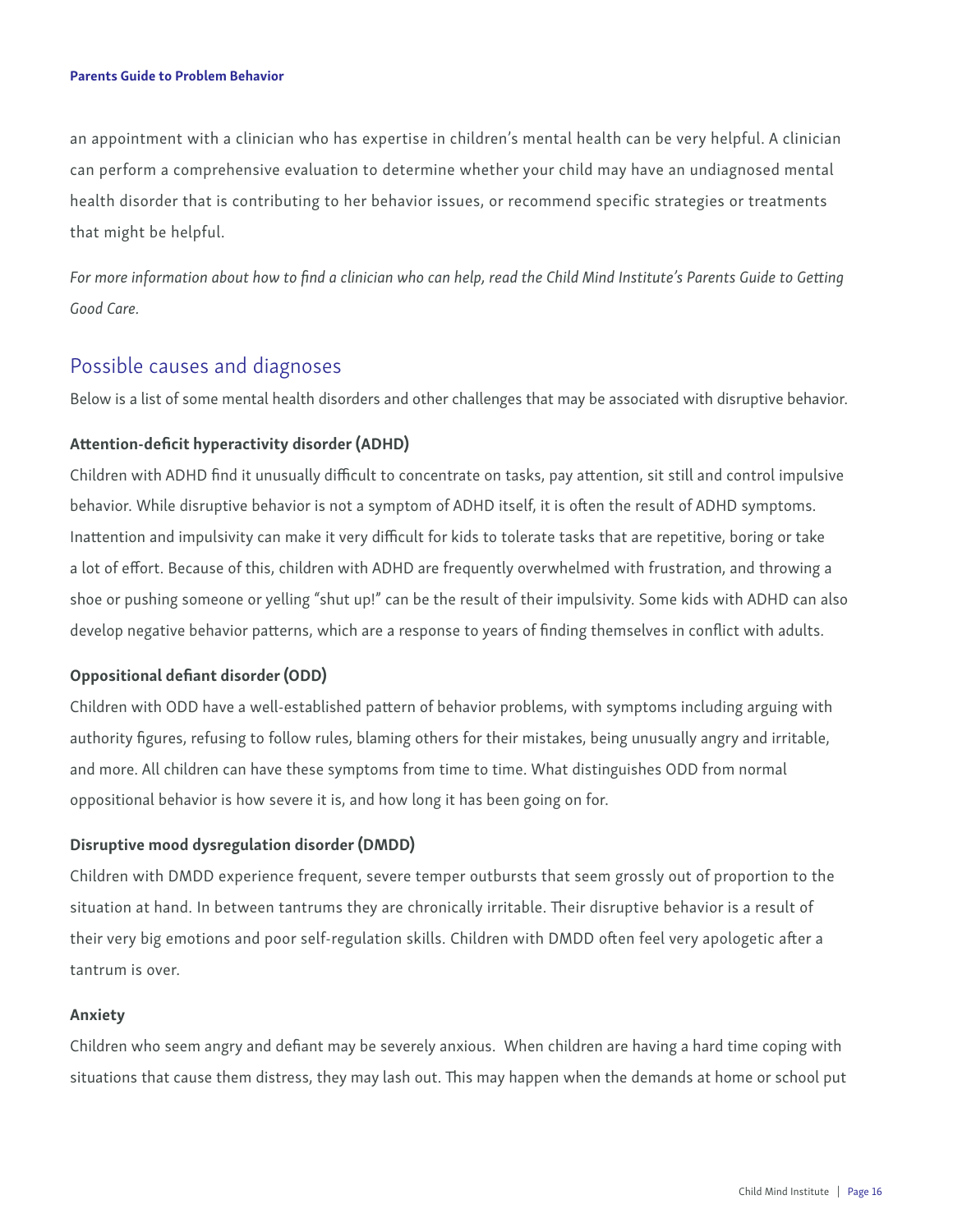a pressure on them that they can't handle. In an anxiety-inducing situation, your child's "fight or flight" instinct may take hold — she may have a tantrum or refuse to do something to avoid the source of acute fear.

#### Trauma

Children who have been traumatized frequently mask their pain with behavior that is aggressive. As a result of their trauma they may be struggling with poor emotional self-regulation, negative thinking, and be overly alert to dangers — and more likely to jump into their "fight or flight" response in an effort to protect themselves.

#### Learning problems

Children who act out repeatedly in school or during homework time may have an undiagnosed learning disorder. They may be feeling frustrated and ashamed because they are struggling to do things that look easy for other kids, and they don't know why. Rather than ask for help, they may rip up assignments or act out to create a diversion from their real issues.

#### Sensory processing issues

Some children have trouble processing the sensory information they are getting from the world around them. Children who are under- or over-sensitive to stimulation can often feel uncomfortable, anxious, distracted and overwhelmed, which can frequently lead to disruptive behavior.

#### Autism

Children on the autism spectrum tend to be rigid — needing consistent routine to feel safe — and unexpected changes can lead to them having a tantrum. Autistic children can also struggle with sensory issues that leave them feeling overwhelmed. Some autistic children may also lack the language and communication skills to express what they want or need.

#### Parent training programs

Parent training programs are designed to bolster the skills parents may need for managing a child's problem behavior and improve the parent-child relationship. These programs are led by psychologists and social workers and are evidence-based, which means they have been thoroughly tested and found to be effective for many families.

Below is a list of different kinds of parent training, including what makes them different and which families they may work best for.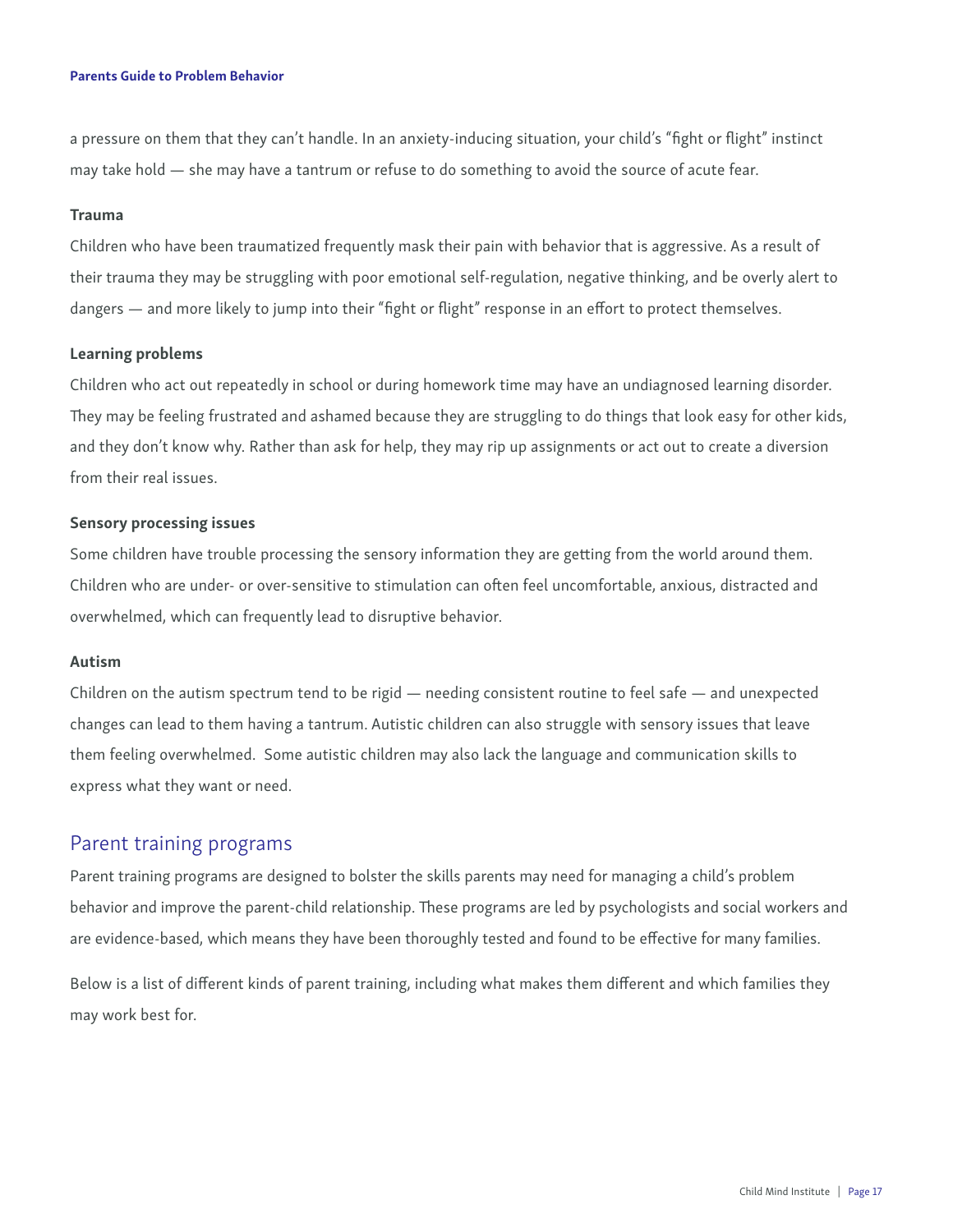#### Parent-Child Interaction Therapy (PCIT)

Parents and children both participate in PCIT sessions, during which a clinician teaches them skills to interact in a positive, productive way. It is effective for kids between the ages of 2 and 7, and usually requires 14 to 17 weekly sessions.

In PCIT, parents receive live coaching (via a bug in the ear) from a therapist who watches from behind a one-way mirror as they and their child perform a series of tasks, and parents practice specific responses to both desired and undesired behavior.

#### Parent Management Training (PMT)

In PMT, which is for children ages 3 to 13, parents are usually seen without the child present, although children may be asked to participate in some sessions. Skills to deal more effectively with challenging behaviors are taught and modeled by the therapist and then role-played with parents. After each session, parents are expected to practice the skills at home. Families usually participate in at least 10 sessions.

Since PMT is appropriate for all ages, it's a good choice when kids are too old for PCIT. It can also be a good option for families where the parent-child relationship is strong, but children might be struggling with things like anxiety, extreme impulsiveness or explosive anger.

#### Defiant Teens

Defiant Teens is for parents of teenagers who are 13-18 years old. The first half of this program involves only parents, and focuses on teaching more effective tools for interacting with their teenager, specifically for handling noncompliance or defiant behavior. But since teenagers are more autonomous than younger children and less influenced by their parents' guidance, the program also includes training for the adolescent to help him become a participant in changing the family dynamic.

In the second half, parents and teenagers are both trained in problem-solving communication. The aim is to provide family behavioral resources to help each family member develop more effective problem-solving, negotiation and communication skills and to correct any unreasonable beliefs that might be impeding their interactions.

#### Positive Parenting Program (Triple P)

Triple P's focus is on equipping parents with information and skills to increase confidence and self-sufficiency in managing child behavior. It can be utilized with a wide age range of children from toddlerhood through adolescence. With Triple P families can participate in different levels of intervention according to their needs. In some sessions clinicians will meet one-on-one with parents to discuss skills and strategies, and in some sessions kids will be included and the therapist will provide live coaching.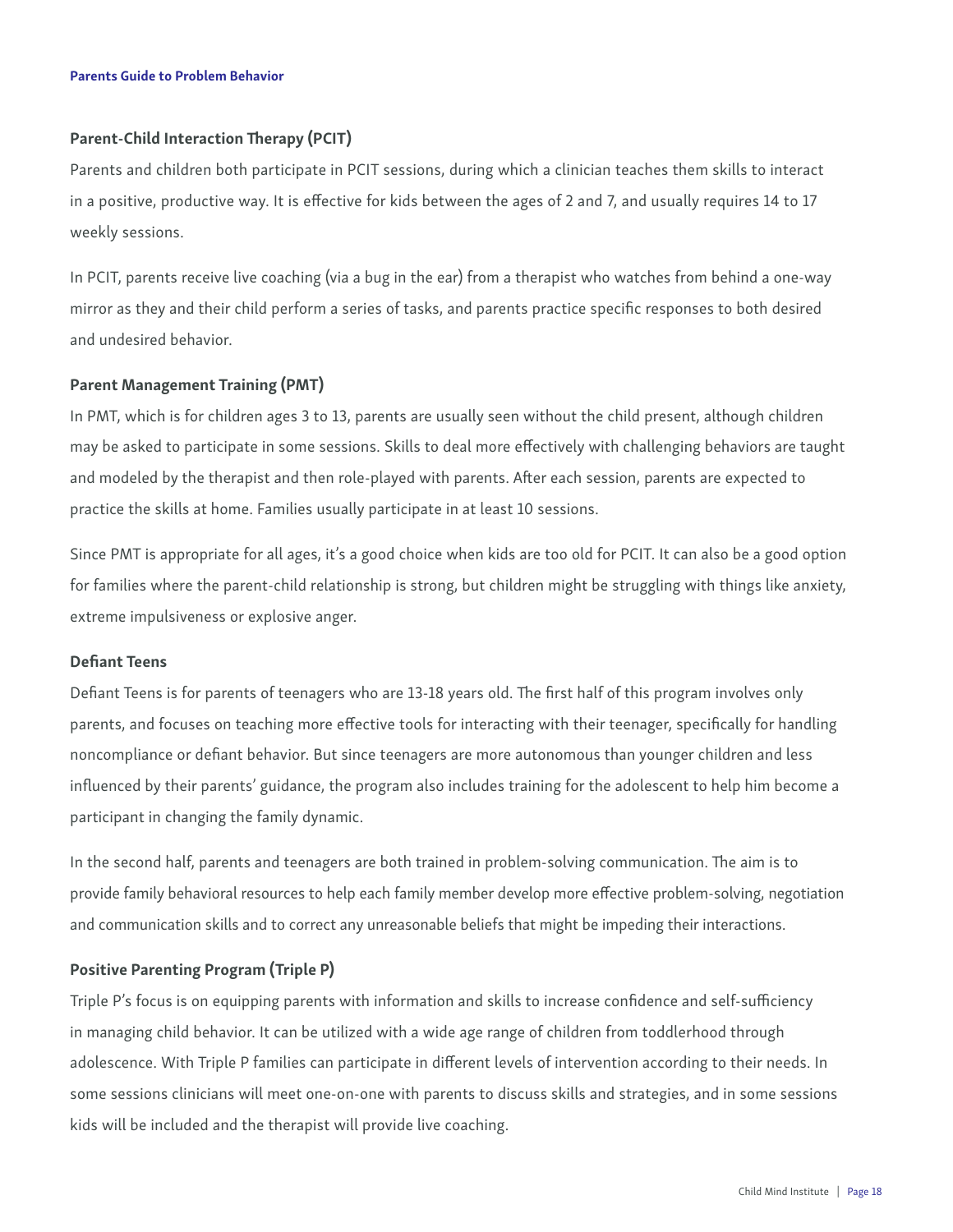#### The Incredible Years

The Incredible Years offers small-group-based training for parents of kids from infants through age 12. The programs are broken into four age groups (baby, toddler, preschool and school age) and they range from 12 to 20 weeks.

The program starts with a focus on improving parent-child relationships and positive attachment before moving on to consistent routines, rules and limit-setting. Finally it covers child management strategies such as ignoring, redirection, logical and natural consequences, time to calm down and problem-solving.

For children from four to eight years old, Incredible Years offers children's groups that focus on helping them acquire emotion regulation strategies and social skills. Research shows that the kids' group works well at improving pro-social behavior and decreasing problem behaviors. Parents find that they learn not only from therapists but from other fellow parents in the group.

### Medication

Parent training and behavior therapy are considered a more effective and longer lasting way to help children learn to manage their difficult emotions and rein in disruptive behavior. But medications are sometimes used as an adjunct to behavioral therapy. Anti-psychotic medications like Abilify (aripiprazole) and Risperdal (risperdone), which have been shown to reduce aggression and irritability, may be used in cases where a child is at risk of being removed from the school or home. Stimulant medication may be used if a child has excessive impulsivity, including those who have an ADHD diagnosis. Antidepressants (SSRIs) may be helpful if a child has underlying depression or anxiety.

If you don't feel that your child's doctor is taking your concerns seriously, you should get a second opinion.

It is important to talk with your doctor about any concerns you may have about your child's treatment plan, progress or any side effects that you may be seeing. A good clinician will be ready to discuss the symptoms you are seeing and explain potential options for changing dosage or medication. If you don't feel that your child's doctor is taking your concerns seriously, or your doctor is not following best practices for changing dosage, or adding new medications, you should get a second opinion.

If you believe your child should stop taking a particular medication, make sure you tell your doctor, and discuss the pros and cons. Don't make adjustments or withdraw the medication without consultation. Many medications should be reduced gradually, and children should be monitored for side effects of withdrawing too quickly.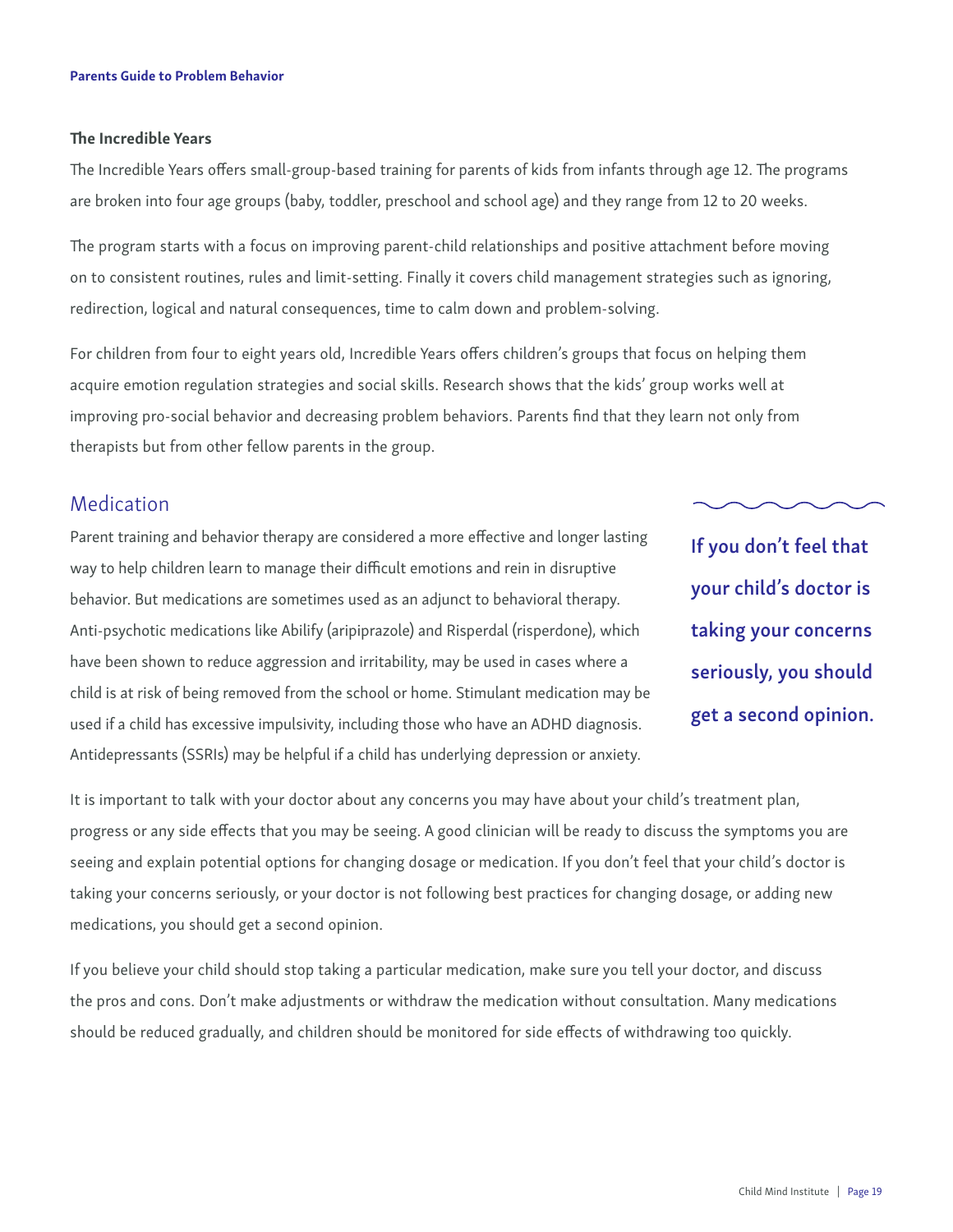#### Note about Risperdal

Risperdal can have serious side effects, including substantial weight gain and metabolic, neurological and hormonal changes that can be harmful. Children taking Risperdal or another atypical antipsychotic should be monitored by their doctors regularly over the course of treatment. Before treatment begins, they should be tested to establish baselines for height, weight, vital signs and levels of prolactin and blood fats and sugar. During the first few months of treatment, a child's levels should be measured frequently. If the child is using the medication long-term, he should continue to be monitored on a yearly basis.

## Behavior Issues in School

For kids who struggle with their behavior in the classroom, establishing some school-specific behavior management strategies is important.

The first step is often asking the school to provide a functional behavior assessment. The goal of an FBA is to gather more information about when and why your child is acting out in class. This information is then used to come up with a plan for how to help. A school psychologist or behavioral specialist typically leads the FBA, and may speak to you, your child's teachers and your child as part of the assessment, as well as do some in-class observation.

Determining which specific things that your child struggles with is important. Just like in behavior management at home, it helps to get as much information as possible about the real-life situations that seem to lead to disruptive behavior, paying attention to what happens immediately before, during and after the behavior. Paying attention to when your child isn't acting out can also be informative.

Once this information has been gathered and analyzed, the school psychologist or behavioral specialist can work on creating a behavior intervention plan (or BIP) with ideas for preventing problem behaviors and rewarding positive behavior. This may include different teaching strategies, different consequences for misbehavior or changes to typical routines. Checking in periodically to monitor the effectiveness of these strategies (and make updates accordingly) is important.

### How parents can support school behavior goals at home

Parents can also play a role in helping reinforce good behavior at school. You might tell your child's teacher that you want to be a partner in helping improve your child's behavior and select one or two goals at a time to work on, like turning in homework and not calling out in class, for example. Then you can ask the teacher to give you periodic reports on your child's progress. You don't want to overwhelm the teacher, but if you get a progress report every few days or every week then you can help reinforce the school's goals by either rewarding good school behavior at home or setting up appropriate consequences.